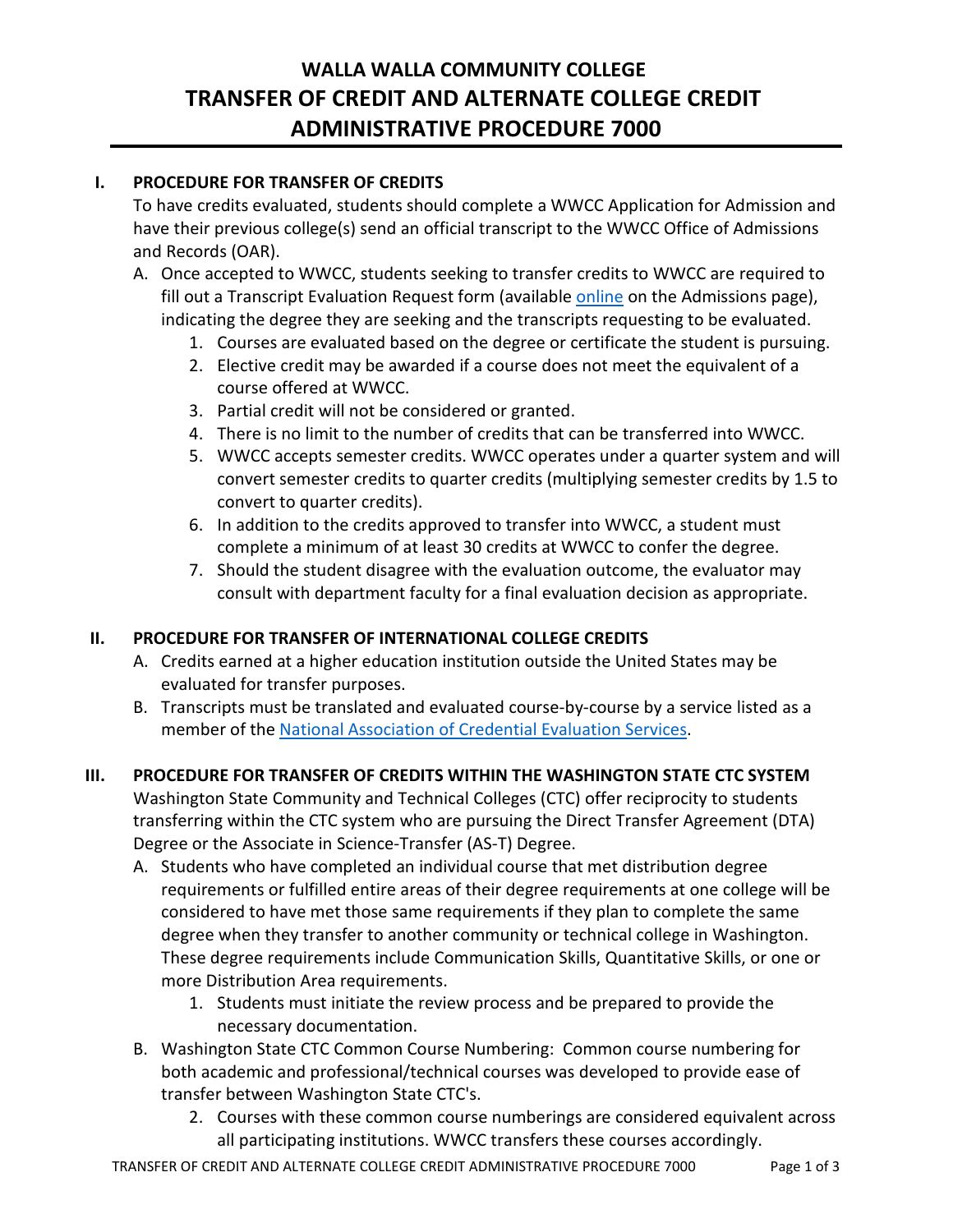### **IV. PROCEDURE FOR REVERSE TRANSFER**

- A. WWCC participates in the Washington Reverse Articulation Program. Students who earn a baccalaureate degree may transfer courses to WWCC to complete an associate-level degree if not previously earned.
- B. If a student transfers an individual course that meets a Communication Skills, Quantitative Skills, or Distribution Requirement at the sending baccalaureate-granting institution for a specific bachelor's degree, that course is considered to have met that same requirement at the receiving CTC for an associate degree, even if this course does not have an exact equivalent and even if the course credit is awarded through prior learning credit or completed at the 300 or 400 level.
- C. If a student transfers an individual course that meets a Diversity Requirement at the sending baccalaureate-granting institution for a specific bachelor's degree, that course is considered to have met that requirement at the receiving CTC for a specific associate degree, even if this course does not have an exact equivalent and even if the course credit is awarded through prior learning credit.

# **V. PROCEDURE FOR ACADEMIC CREDIT FOR PRIOR LEARNING (ACPL)**

Academic credit for prior learning refers to the knowledge and skills gained through work and life experience, military training, and formal and informal education and training from in-state and out-of-state institutions.

- A. To award ACPL, WWCC evaluates the knowledge, skills, and abilities a student has gained through prior learning with the knowledge, skills, and abilities a student would gain by completing a specific course.
- B. WWCC follows the policies as outlined by the [Washington SBCTC,](https://www.sbctc.edu/) [RCW 28B.77.230,](https://apps.leg.wa.gov/rcw/default.aspx?cite=28B.77.230) [RCW](https://app.leg.wa.gov/RCW/default.aspx?cite=28B.10.053)  [28B.10.053,](https://app.leg.wa.gov/RCW/default.aspx?cite=28B.10.053) as well as the policies established by the [Northwest Commission on Colleges](https://nwccu.org/)  [and Universities](https://nwccu.org/) (NWCCU).
- C. If outcomes of prior learning equal outcomes of a specific course, then credit for this non-traditional learning may be awarded by following these steps:
	- 1. Students must fill out the **ACPL Request for Transcribed Credit form** (available online on the Admissions page) to initiate this kind of evaluation request.
	- 2. A fee may be required before transcribing the credit onto a student's transcript. ACPL is posted on a student's transcript per the SBCTC Coding manual.
	- 3. ACPL is transcribed under the following categories:
		- a. Standardized Testing: Commonly accepted higher education equivalency exams that are documented via transcript or other official record.
		- b. Credit for Advanced Placement (AP), International Baccalaureate (IB), and Cambridge "A" and "AS" Level Exams are awarded credit based on the SBCTC Credit Policy for Dual Credit Exams and RCW 28B.77.239.
		- c. Currently accepted credit for [College-Level Examination Program](https://www.wwcc.edu/testing/credit-by-exam/) (CLEP) are posted on the WWCC website.
		- d. Other higher education equivalency exams may be evaluated on an individual basis.
		- e. Course Challenge: Comprehensive challenge exams are intended to determine that the student has the same knowledge and skills as those students who enroll in and successfully complete the course. Upon completing the Course Challenge, the student is awarded credit reflecting the final grade earned on the Course Challenge if the grade is a C or higher.